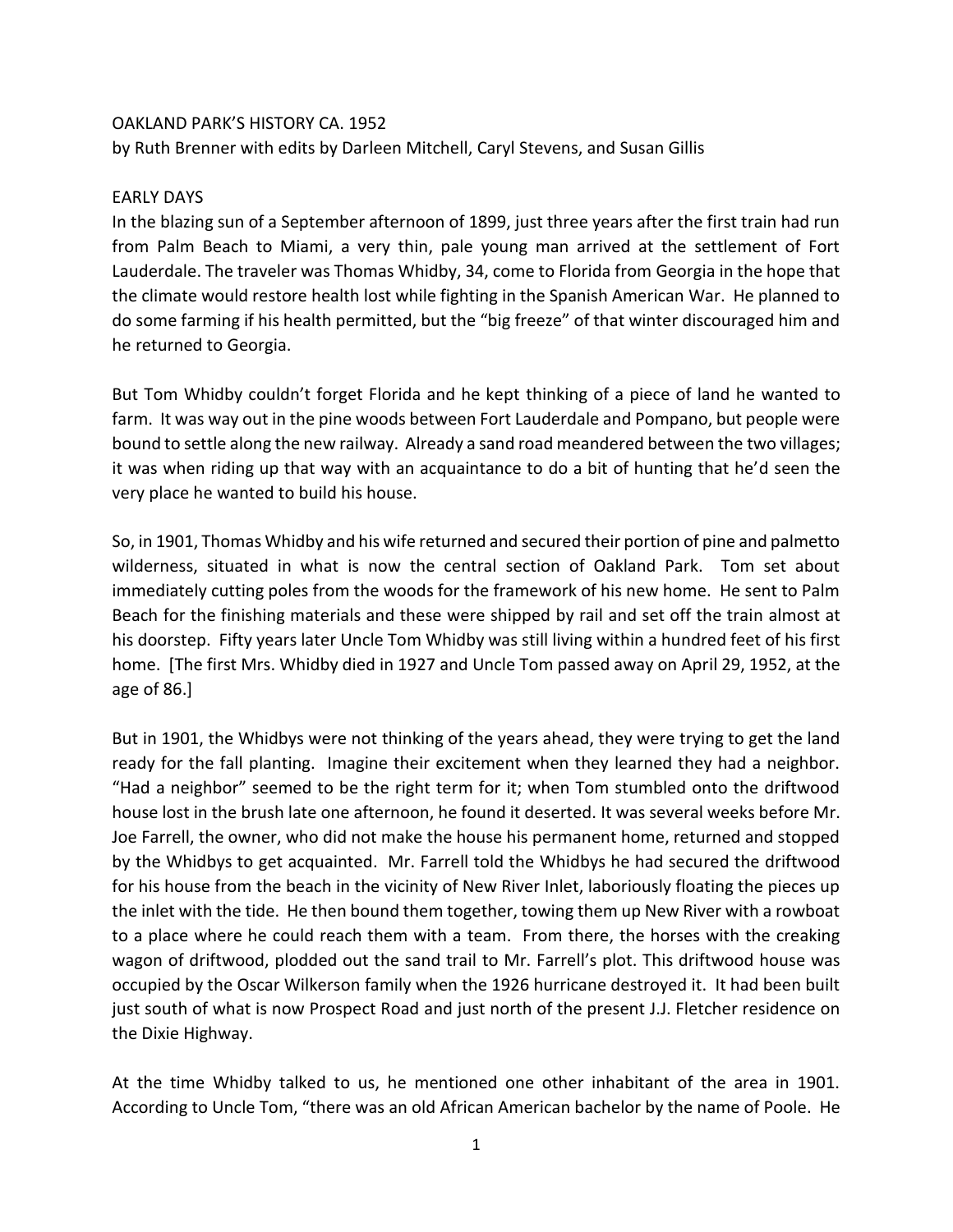lived in a little shack off in the woods and helped me with the farm work when he wasn't too busy fishing."

The Seminoles were friendly and often camped for a month under the shade of Whidby's trees while they hunted and fished. There were thousands of cottontail swamp rabbits, deer, quail, turkeys, dover—as well as rattlesnakes, wild cats, bears, panthers, and alligators. Two miles north of the Whidby place is the creek to which the Seminoles came when they made cypress dugouts. "Suahkee Hatchee," meaning "Cypress Creek," was the Indian name for this stream and we have retained its name today.

As the seasons passed, Uncle Tom's liking for his Indian neighbors grew into a bond of firm friendship. "They were good people," declared Uncle Tom. "I trusted them with anything I had and they never disappointed me." He sighed, "Yes, I knew many of the Jumper tribe… and there was Aunt Annie, as she was called…most of the older people I knew so well have passed away," then his mind passed to more cheerful memories and he chuckled.

"You know," he said, "I used to ride my bicycle down to Miami once in a while in those days. Had to get up early in the morning, ride down the one lane road to the big city. When I got my buying done, I'd ride home on the night train. They'd always stop and put me and my bike off in front of my place here." "Got into an argument with a fellow I met up with in Miami one day. Got so hot under the collar, I called him a 'Yankee' and he had me arrested. Judge fined me ten dollars for it, too."

As the years passed, farmers from Jasper, Jennings, and Live Oak, Florida, drifted into the area, planted winter crops, and returned north in the summer. [By 1910, the area of what is now Wilton Manors and Oakland Park was known as Colohatchee, supposedly the name of the South Fork of Middle River.] Soon more families arrive to build permanent homes. These newcomers included the L.R. Kinseys, the J.M. Baileys, the R.J. McBrides, the G.S. Goodbreads, and the J.D. Peacheys. A bit north were the farms of R.D. Lloyd, the Lindseys, J.W. Luke, George Umstead, Frank and Worth Delegal, Joe Johns, Frank Oliver, R.G. Parnell, and Monroe Whidby.

Long before Oakland Park Elementary was built, children were taken to school in Fort Lauderdale in a horse-drawn covered wagon driven by Mr. Ed. Brass. [During 1914-1916, Mrs. Mattie Raulerson Baker established the Prospect School with fourteen students are her brother's farm in "west" Colohatchee. By the second year the school, now boasting twenty students, moved to a converted barn on Tom Whidby's farm.]

Until 1915, Dade and Palm Beach Counties joined at Prospect Road, just north of the Oakland Park limits. The picnic spot on the beach, south of Lauderdale-by-the-Sea, called "Boundary Line," marks the spot where the old county line ran. By act of legislature in 1915, Broward County was formed by taking a part of the two old counties to form the new.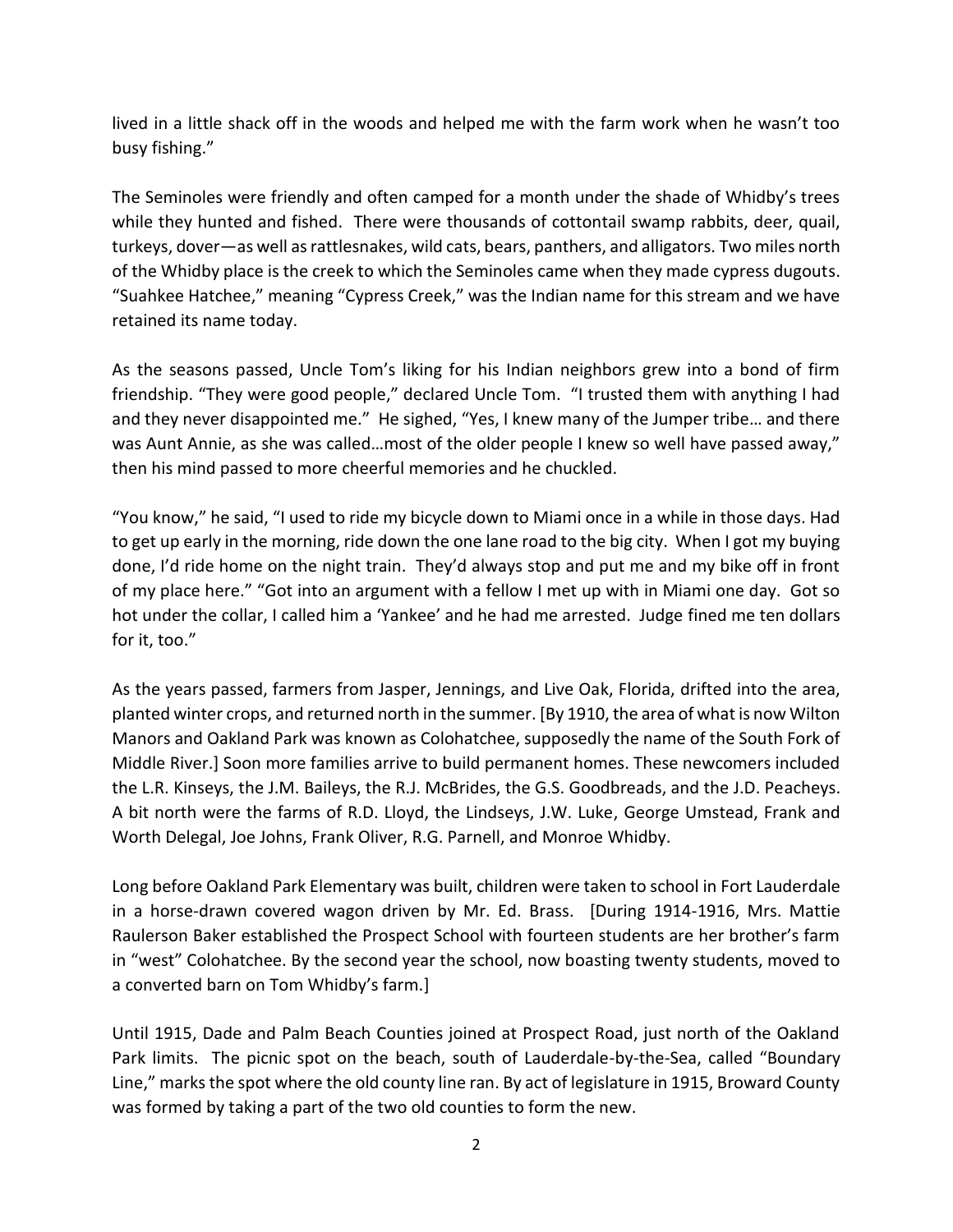#### HOW OAKLAND PARK GOT ITS NAME

In the early part of 1922, Miamians Mr. A.T. Barkdull and Mr. and Mrs. Pitt were driving along the old Dixie Highway, not yet hard surfaced, when they observed the building owned by the Southeastern Packing Company on the bank of the North Fork of Middle River. Cattle from the Okeechobee region were floated down here on barges. Its manager, J. Ben Fraser, who later became the president of the Tidewater Construction Company which built the first highway to Key West, was busily inspecting cattle being unloaded.

Barkdull and the Pitts were discussing the plant as they drove by. They were in the real estate business in Miami and had come to this section scouting for land to start a development. "There's a packing plant over there. We might start our development here and name the town, Payroll Town, because the employees of the plant must be paid off here," observed Mr. Barkdull. Mrs. Pitt, after a moment's thought, replied, "See those oak trees? Why not call it 'Oakland Park, the Payroll Town.' " So, it was later in 1922 that the Barkdull Investment Company of Miami subdivided this area and Oakland Park received its name.

Mr. T.C. Moore, who was connected with the Barkdull concern at the time, informs us that their offices were on Northeast First Street, Miami, and they brought prospective buyers up here in cars. He relates that the Oakland Park subdivision was officially opened on February 1923 with one of the biggest barbeques ever held in the county. He is very proud of a large photograph taken at the barbeque on that day which is hanging in his office. Mr. Moore brought a prospect up to the barbeque but, instead of selling lots, the day ended with Mr. Moore having bought five acres in the area where his office now stands and an additional fifteen acres west of the town [in what is now Harlem McBride]. "And that," says Tom Moore, "is how I came to be a resident of Oakland Park."

Families who came to the new town about this time were the R.E. Newtons, Charles Rouse, J.M. Harrison, and J.M. Strickland. The Harry Wimberlys operated the first grocery store in a building north of the present Lloyd's Garage. Later, a store was opened at the corner of Oakland Boulevard [NE 34<sup>th</sup> Court] and the Dixie by a Mr. Crackenbush while G.S. Goodbread started a grocery business on Ocean Boulevard [Oakland Park Boulevard]. The Crabtrees also operated a store later and Frank Hawkins, Ward Crandall, and Chris Graber came to make their permanent homes.

The first white child born in the little town was to a family of transients. The second child, daughter of Mr. and Mrs. Roy Chadwick, was born in 1926 and named Darleen. She became Mrs. Sam Mitchell and with her husband and two children still lives in the town of her birth. [Darleen served for many years as city clerk and city historian.]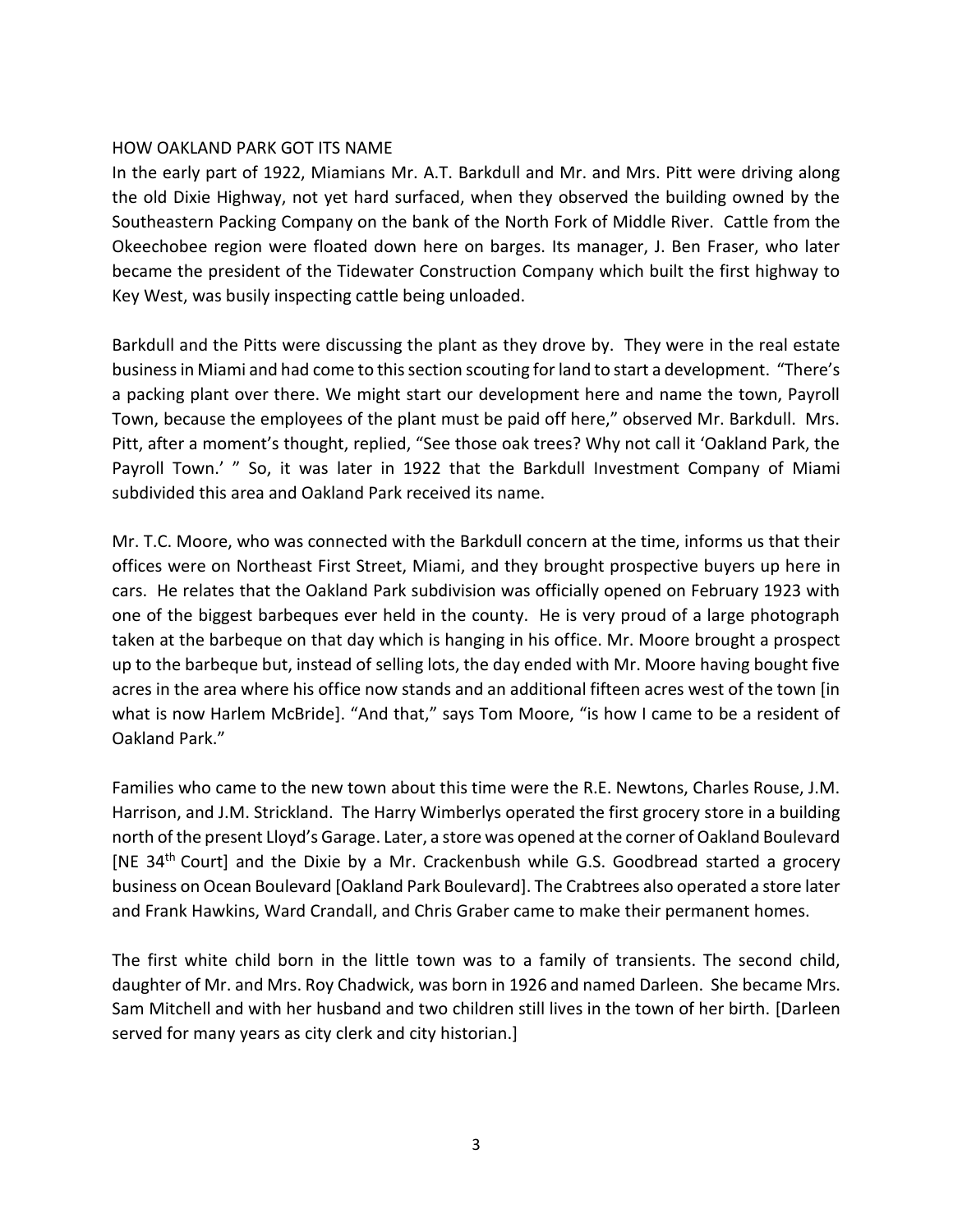During 1924 and 1925, a big pavilion on the west side of Dixie was the scene of many highly publicized lot sales. Dinner was the main attraction, each dinner ticket was a free chance on a lot given away every Sunday after the meal was over.

In those years Sunday School and church services were held in a packinghouse located on the Dixie Highway near Colohatchee [Wilton Manors?]. Its rough pine walls and sawdust floors are remembered by many an Oakland Park youngster of that day.

### FLORANADA

In 1925, the American British Improvement Association bought up the land north and east of the town from Arthur Galt, a Chicago attorney. One million dollars were paid down and a balance of six million was to be paid later. Members of the American British Improvement Association included such famous names as James H.R. Cromwell, Edward T. Stotesbury, Mrs. Horace E. Dodge, Samuel M. Vauclain, an ex-king of Greece, the Viscount Molesworth, and the Countess of Lauderdale. Together they established the new town of Floranada, a combination of Florida and Canada. Floranada was incorporated in November 1925 under the mayor commissioner form of government. Its boundaries were the Atlantic Ocean to the east and Route 7 [US 441] on the west, North Fork of Middle River on the south and Cypress Creek on the north. The M.P. Whidby home, north of the present city limits, was selected as temporary headquarters and town hall. Oakland Park merged with the new undertaking and became Floranada.

The imposing list of Floranada's first city officials reads as follows: Mayor-Commissioner James H.R. Grebel and Commissioners Walter A. Hall, Col. Ed St. John Grebel, Col. Wright, and J.D. Hawkins. Mr. Hawkins was the only local man on the commission. The mayor-commissioner form of government was retained, with many changes in personnel, until 1929.

By 1924 and 1925, Logan T. Brown and his family, Homer and Lee Stevens, Ural Tucker, the Crabtrees, and the Charles Zellers, were living in Floranada.

# THE FLORIDA LAND BOOM OF THE 1920s

Building operations and real estate speculation was carried on at a fever pitch. The tremendous demand for building supplies, coupled with a freight embargo on the Florida East Coast Railway, resulted in scarcity of all types of materials. Even had the people been aware of a need for hurricane-proof structures, they could not have secured proper lumber and nails. Carelessness was not always the cause of the flimsy construction. Often, one nail did the work of three, because the other two were not available. The little town fairly rang with the sound of hammers as new residents hurriedly erected dwellings on lots purchased in the booming community. Families were living in tents, shacks, flimsy cottages, anywhere there was shelter.

As a sample of the fever pitch of building, it is related by one of the carpenters here at the time that as he went to work in the morning, he noted several men laying out the framework for what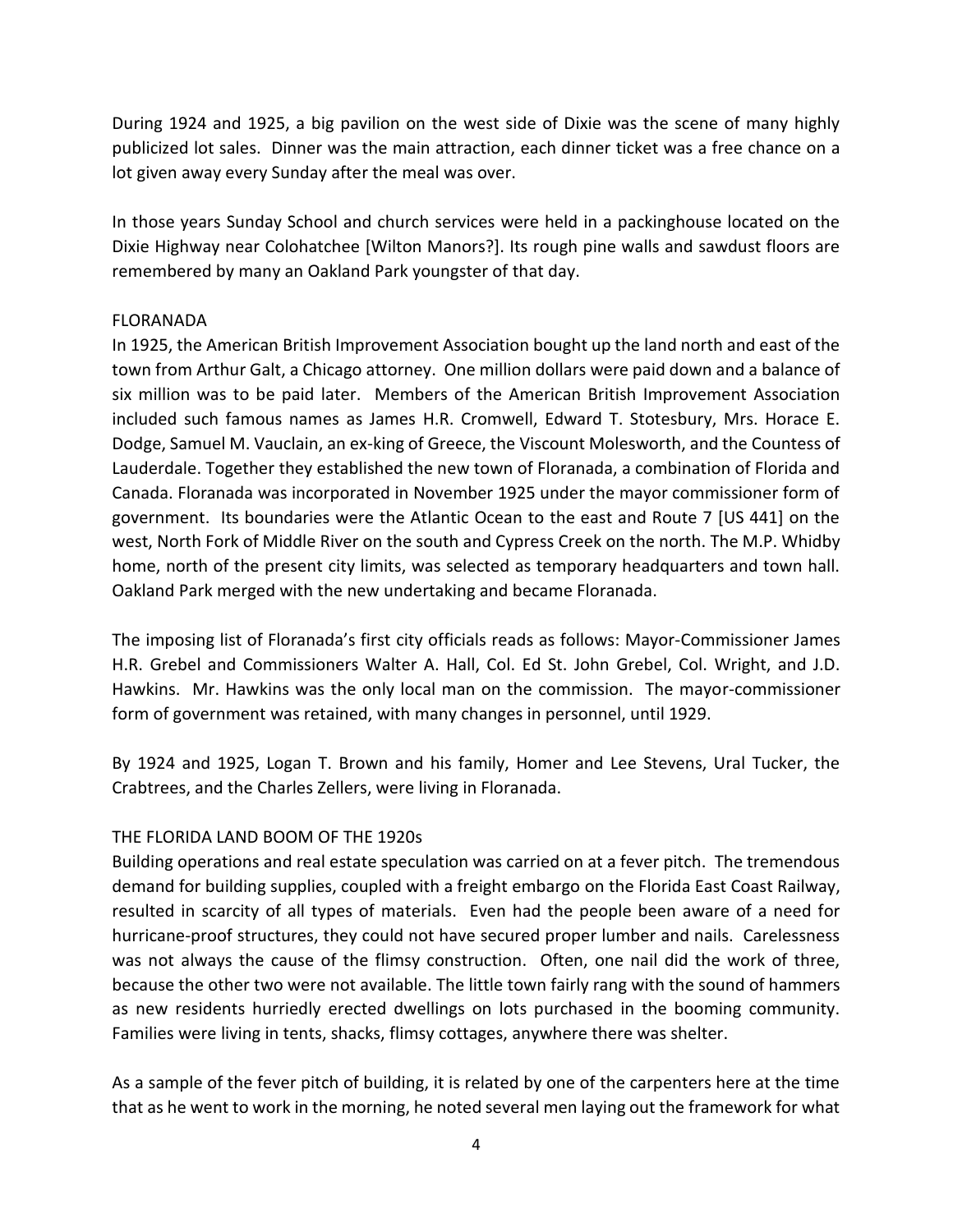was evidently to be a small dwelling. It was dark that evening when he returned, but imagine his astonishment next day when he passed to see the little building up, its roof on and a tiny porch on which its owner sat in a rocking chair quietly smoking his pipe.

In 1926, Leonard and H.C. Dew had been residents for three years; Ural Tucker operated a general store on the Dixie Highway. Judge Peacock was running a drug and sundry store nearby. Mr. A.N. McCarty had bought the grocery business which had been operated by Thomas Cottrell. Mr. Cottrell acted as postmaster for a brief time in Oakland Park but when Mr. McCarty bought the Cottrell business, he was appointed postmaster also. The Lee Stevens were operating a lunch room called "Mother's Place and Daughter's Pies" and the population of the town was listed at 2,000, the largest it would be for years to come.

# OAKLAND PARK METHODIST CHURCH

Oakland Park Methodist Church was organized March 28, 1926, with Rev. W.E. Weare serving as first pastor. Later in the same year, he was succeeded by Rev. Bart Peck. By the generosity of Mr. and Mrs. G.E. Mitchell, the first church building was erected on their property under a three year lease for free. The edifice was constructed in four and one-half days. It is recorded that on Saturday, March 27, 1926, forty-seven volunteers under the direction of Ural Tucker, worked on the building. The ladies prepared a dinner and the men set down to eat. Within an hour the material that had been used for temporary tables was laid down as flooring. Electric lights were installed on that same day and on April 27, 1926, just one month later, the church building was paid for in full and was ready for dedication.

Sad to relate on Saturday, September 18, 1926, less than six months later, the new building was destroyed by a hurricane. The George Bartlett home  $[1015$  NE 35<sup>th</sup> Street] now occupies the site and his front stepping stones were those used for the church walk.

It was decided to rebuild the church on a new site. A lot at the corner of Adams Street and Hibiscus Avenue [NE 37<sup>th</sup> Street and Tenth Avenue] was donated by Mr. and Mrs. L.C. Milton. The building committee included W.H. Corson, W.A. Edwards, J.D. Hawkins, G.E. Mitchell, and Lee Stevens. The cornerstone of the new edifice was laid November 21, 1926, and the Spanish style building was started. The adjoining parsonage was completed later.

The congregation consisted of twenty-two members. Rev. G.H. Guy had succeeded Rev. Peck. Mr. Ed Mitchell was first Sunday School superintendent. First Sunday School teachers were Mrs. Homer Stevens and Mrs. Neva Bates. Later, through the generosity of Mr. and Mrs. George Fix, neighbors and friends of the church, three building lots opposite the present church site were presented on Jan. 6, 1941, and a pavilion was built on the newly acquired property.

At the present time a new church building with a seating capacity of 300 is being constructed on this site. On March 11, 1951, a ground breaking ceremony was held. The ceremony was attended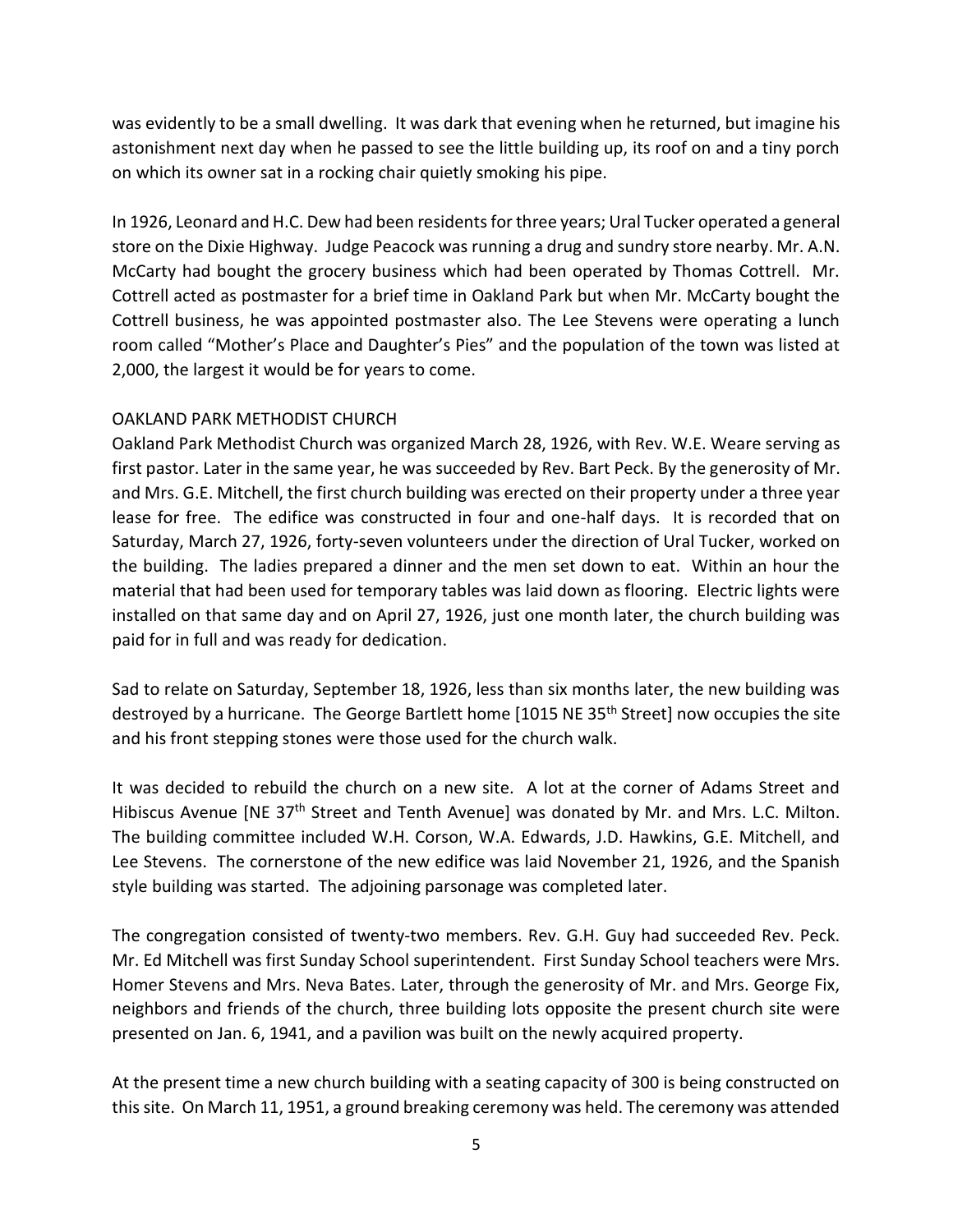by District Superintendent of the South Florida Methodist Conference Dr. J.H. Daniels, the following members of the Church Building Committee: J.B. Fraser, Sr.; J.D. Hawkins; Frank Hawkins; Eustace Orr; Harry White, and members of the congregation with their friends. Following the ceremony, a dinner was served on the church lawn.

#### WOMAN'S CLUB

During the early years, women from Oakland Park joined the Colohatchee Woman's Club which had its clubhouse near the triangle south of Wilton Manors Drive and Dixie Highway. Each Thanksgiving Day, these women sponsored a community Thanksgiving dinner which many families from the community came, bringing bulging baskets of good things. Long tables were set out under the trees and they sagged under the weight of roast turkeys, ducks, chickens, and all the fixings. The ladies vied with one another as to who could lift the most delectable homemade pies, cakes, and cookies from her basket and set it proudly on the table. No wonder those dinners have been long remembered through the county.

Colohatchee Woman's Club was organized in 1916; county federated in 1922; state federated in 1925. In 1937, the club moved to Oakland Park, still retaining its name of "Colohatchee Woman's Club." Mrs. George Smith, a member since 1928, was the first president of the newly located club.

Sometime later, the name of the club was officially changed to Oakland Park Woman's Club, and in 1951 they sponsored the publishing of the first Oakland Park city directory. They have also cooperated with other groups in sponsoring the Girl Scouts and Brownies who have used the club building for their meetings. At this writing, Oakland Park Woman's Club has a membership of sixty-one and meets on the first and third Wednesdays of the month at 1:30 PM at the Dixie Highway clubhouse. Mrs. Harry K. Powell is president, Mrs. H.C. Dew, first vice-president, Mrs. Charles Krassy, second vice-president, Mrs. A.H. Christensen, recording secretary, Mrs. Ward Crandall, corresponding secretary, Mrs. Harrison Mann, treasurer, Mrs. Earl Smith, financial secretary, Mrs. George Fitch and Mrs. W.J. Palkey are members-at-large.

### OAKLAND PARK [ELEMENTARY] SCHOOL

The East Coast Investment Company, connected with the Barkdull Investment Company, donated land on the west side of Oakland Park and a school building was started in 1925. The entire program with the auditorium was completed in 1927. One of the first teachers was Mrs. F.L. Huff, whose husband was a Fort Lauderdale dentist. Mrs. Huff aided the children in presenting several minstrel shows which were highly successful. Members of the cast included Adelaide Matthews, Jo Mildred Hawkins, Betty Fraser, Earl Tucker, and others.

The school building of Spanish architecture was large, light, and airy. No further additions were necessary until 1947 when a new cafeteria with facilities for accommodating sixty children was built east of the auditorium. In 1949, a new annex containing three rooms was constructed south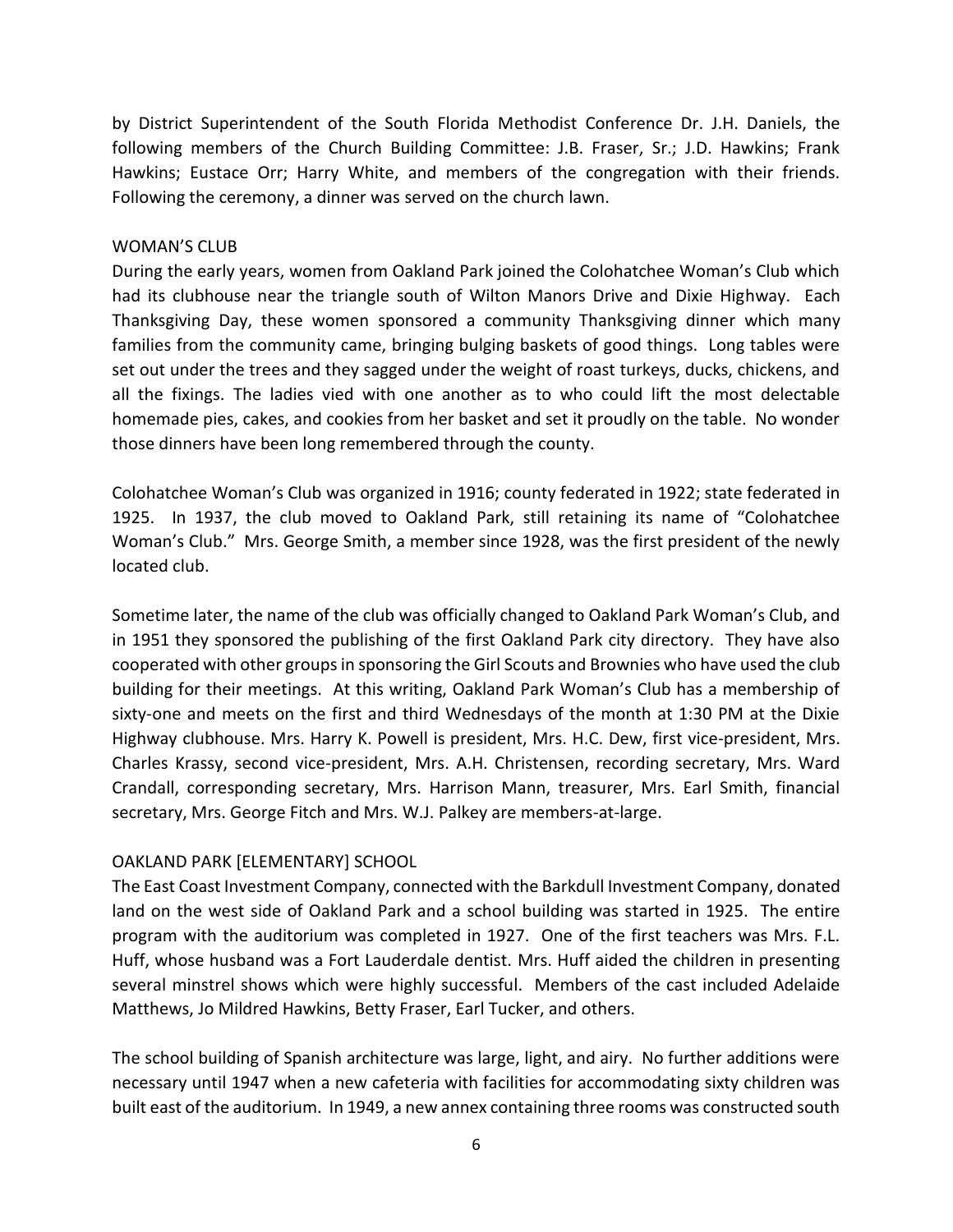of the cafeteria and, in 1950, an office for Mrs. Lucile Waters, the principal, was built in the patio. Mrs. Ena Hawkins has managed the cafeteria for the past twelve years. When she became teacher-principal, Mrs. Waters recalls, there were thirty-five pupils and three teachers-Mrs. Loucine Fox, Miss Dudley Hudson, and herself. At present, there are 275 pupils enrolled with nine teachers plus one music and one speech teacher.

At the time Mrs. Huff was interested in the school minstrel, an adult orchestra was organized which gained a good bit of recognition in the county. Some of the musicians were Johnny Graber, Gertrude Stevens, Joe Cunningham, Fred Steibel, Dr. Huff, and Roy Chadwick.

### 1926 STORM

On September 18, 1926, the granddaddy of all hurricanes struck, its center passing over Miami, leaving a toll of death and destruction over this whole area. People had been warned by the papers that a storm was approaching but they had no conception of a tropical hurricane and made no preparations to meet it. The furious storm found them in matchstick houses, tents, and temporary shacks, and it simply picked these up and blew them away leaving their occupants unprotected in a nightmare of wind and rain. Many of the more imposing buildings suffered but those with the sturdy houses of native pine that went off the blocks or were crushed under fallen trees but held together proved that proper construction could make buildings almost hurricane proof.

Nearly every house in Floranada suffered some damage; many were blown completely away leaving only the floors. The long line of Australian pines which had proudly lined the Dixie Highway from Pompano to Fort Lauderdale lay across the road tangled with communications and power lines.

Those buildings left standing sheltered five and six families each. The Lee Stevens family, struggled down by car from New Smyrna the day after a wild journey over fields, around fallen trees, and through flood waters. They found their home unroofed. The two bedroom house of their daughter, Mrs. Neva Bates, was still intact, but was overflowing with five refugee families who were taking turns cooking on her two burner oil stove.

They learned that there had been no deaths in Oakland Park, probably the most seriously injured was young John Lloyd, whose leg had been badly mangled when he was pinned beneath his father's windmill as it toppled over.

Merchandise in all the stores was drenched, the labels lost or unreadable. So great was the demand for food, however, that these were sold "pig in a poke" and the customers ate whatever they found when they opened their sopping prizes.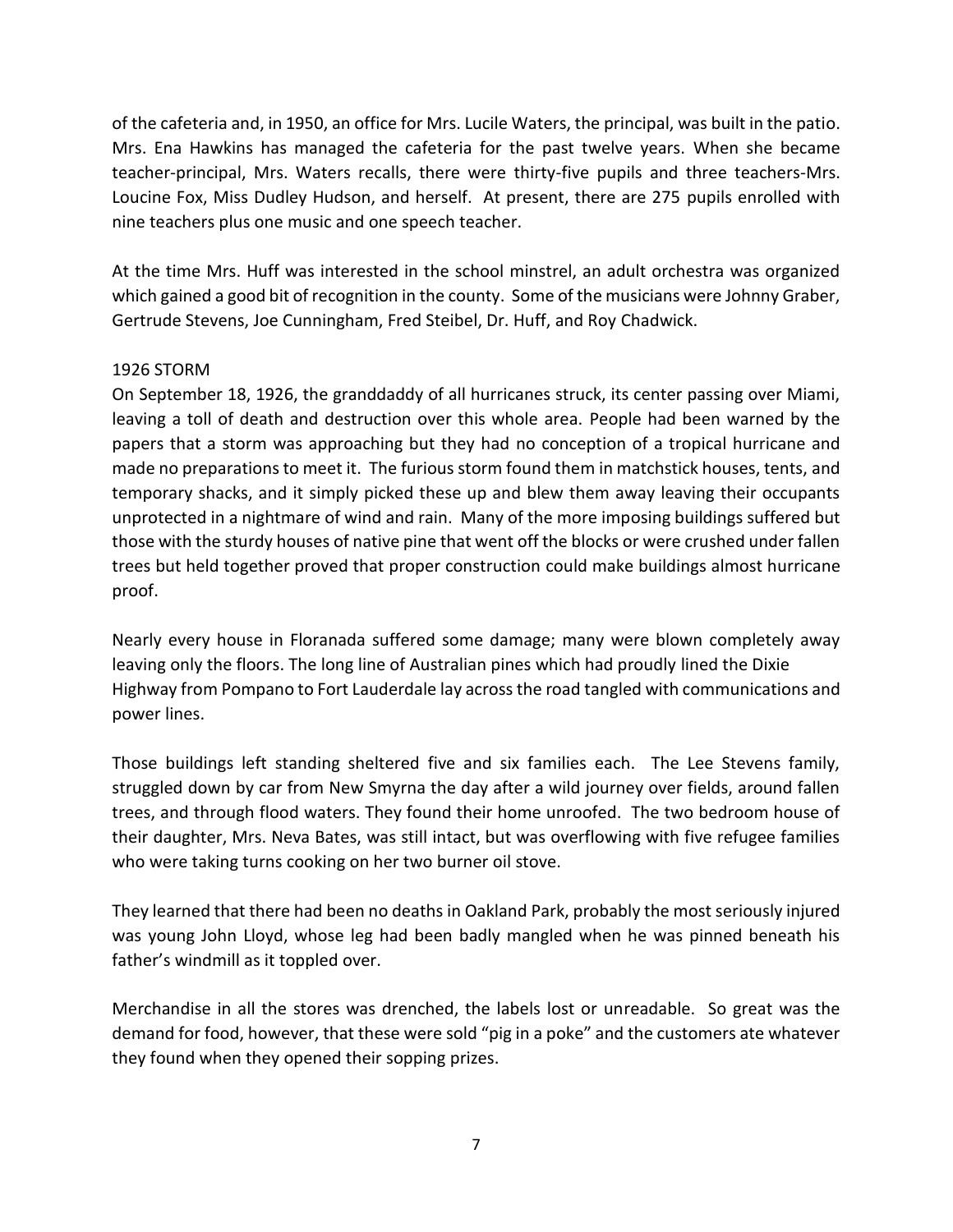"Peaches, ugh!" shudders one Oakland Park woman recalling those days. "It seemed as though every can we managed to buy contained peaches. I never ate so many canned peaches in my life and I've hated them ever since."

## THE BUST

1926 marked the end of the land boom, and in the resulting crash, many lost all they possessed. So disheartened and anxious to get away were they, that few made an attempt to salvage part of the wreckage. Those unable or unwilling to leave faced a period of hard times that tried the stoutest hearts.

When the Floranada development was discontinued, all equities were paid in full. This was indeed an unusual procedure for land development companies then. Mr. Grebel resigned his post on the city commission and was replaced by Logan T. Brown. Later, Mayor-Commissioners Cromwell and Commissioner Col. Wright resigned. These two were replaced by J. M. Bailey and J.B. Johns.

At a special election held on November 7, 1927, J. Dewey Hawkins was elected mayor. He held this post for twenty years thereafter. In 1947, he refused to run and was succeeded by Maloy Turbeville, who served one term. In 1949, Mr. Hawkins was again reelected to serve as mayor and in 1951 he was unopposed for that office. Mr. Hawkins' present term of office will expire in November 1953.

Lee. J. Stevens served as city clerk for a period of twelve years. At the death of Mr. Stevens in 1945, his daughter, Mrs. Eustace Orr, finished his term, under appointment by the mayor. At the end of this time, S.P. Hollinrake was elected, followed by Ira Bartley who died before his term was completed. Mrs. Elizabeth Tucker was appointed to finish Mr. Bartley's term, when she was elected to serve two following terms. She is, therefore, city clerk at the present time [1952]. Previous to Mr. Stevens, the following men acted as clerks: Edward McCloskey; Luther E. Smith; S. Kenneth Allen; L.W. Cooper; C. Barton Baker; and T.C. Moore.

In June 1929 Floranada was officially reduced in size [by referendum], the present form of city government adopted, and it's named changed back to Oakland Park. Three years later the federal census revealed a population shrunken to 562. Times were discouraging indeed, folks began to tire of the struggle and long for their northern homes. Some of this homesickness is expressed in a poem, part of which we quote here:

There were royal palms and heaps of much, Orange groves and fields of truck… Evening glow in a tropical sky Morning sun on a sapphire sea Fern-like foliage and stately tree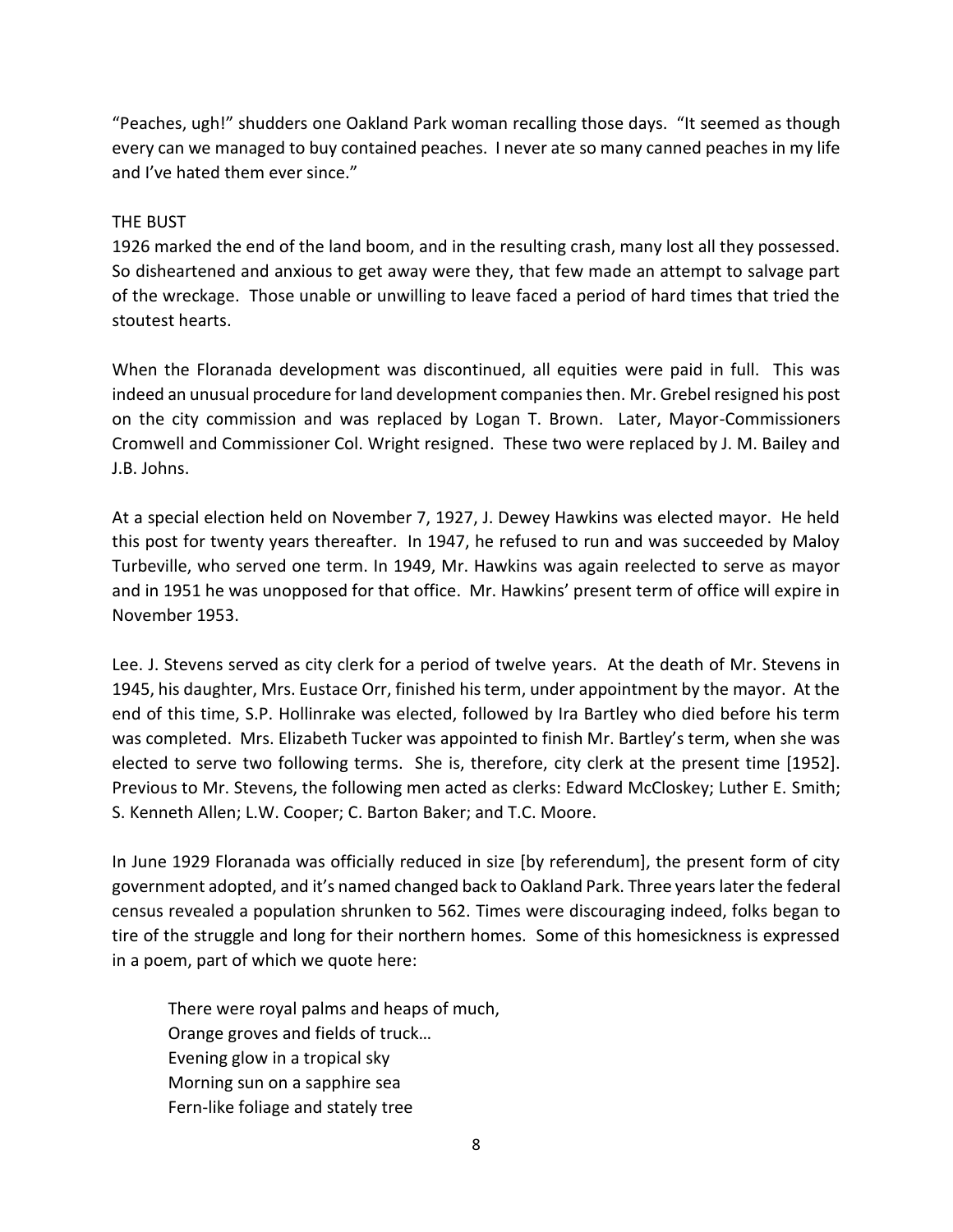Yet the prettiest sight as I set them forth Is the Dixie Flyer, when she's heading NORTH!

There were those, too, who kept faith in Florida and struggled for better civic improvement. Through cooperation of the citizens and county, the road to the beach [Oakland Park Boulevard once called Ocean Boulevard] was hard surfaced. A bridge which had spanned the Intracoastal Canal at Las Olas was moved up to Oakland Park at the canal where it remains today.

# PTA

January, 1926, found Mrs. C.B. Cook from Girard, Pa., organizing the first Oakland Park PTA. The first meeting was called, but none of the mothers seemed to know one another. Mrs. Elizabeth Tucker, wearing a yellow dress, was startled to hear a voice announcing "I nominate that lady over there in a yellow dress as vice-president." Thus, she was nominated and elected. Mrs. Cook had been elected president but served only a month when she moved away. Mrs. Tucker finished Mrs. Cook's term.

Oakland Park PTA has a record of unceasing work for the school of which they have every right to be proud. At the present time, membership includes ninety-three active members and they are working for a new addition to the present group of buildings. During the school term, they meet every first Thursday of the month at three o'clock at the school. Officers include Mrs. Earl Tucker, President, Mrs. James Beckett, Vice President, Mrs. Sidney Jones, Secretary, and Mrs. Paul Wheeler, Treasurer.

# VOLUNTEER FIREMEN

J.B. Fraser, Sr., presided over a mass meeting held in city hall Oct. 15, 1941, for the purpose of discussing the organization of volunteer fire department. Thirty-six men became members of the new department that night. Officers elected were: J.B. Fraser, Jr., President; Frank J. Hawkins, Vice President; Ira Bartley, Secretary; U.F. Tucker, Treasurer. Directors were listed as I.J. Kinsey, Floyd Hamilton, C.W. Wilcox, Phillip Booth, and Eustace Orr.

In 1946, cooperating with the city, Oakland Park Volunteer Fire Department began work on a new two-story fire hall, west of the city office. Work was done by volunteers and March 1947, found the floor down and the blocks laid up for the walls but the belt course was yet to be poured. On the second Sunday morning of the month, the firemen awoke to find that a small twister had passed through Oakland Park, toppling their new building to the ground. No other serious damage was done in the town, but the volunteer firemen lost many hours of hard labor. The work was begun anew, however, and the building completed the same year.

The Volunteer Fire Department at the present time has an active membership of fifty-five with ten associate members. They have a women's auxiliary, newly formed, with a membership of thirty-two. The two pumpers, with capacity of 450 gallons each, a booster line of 600 feet, 1000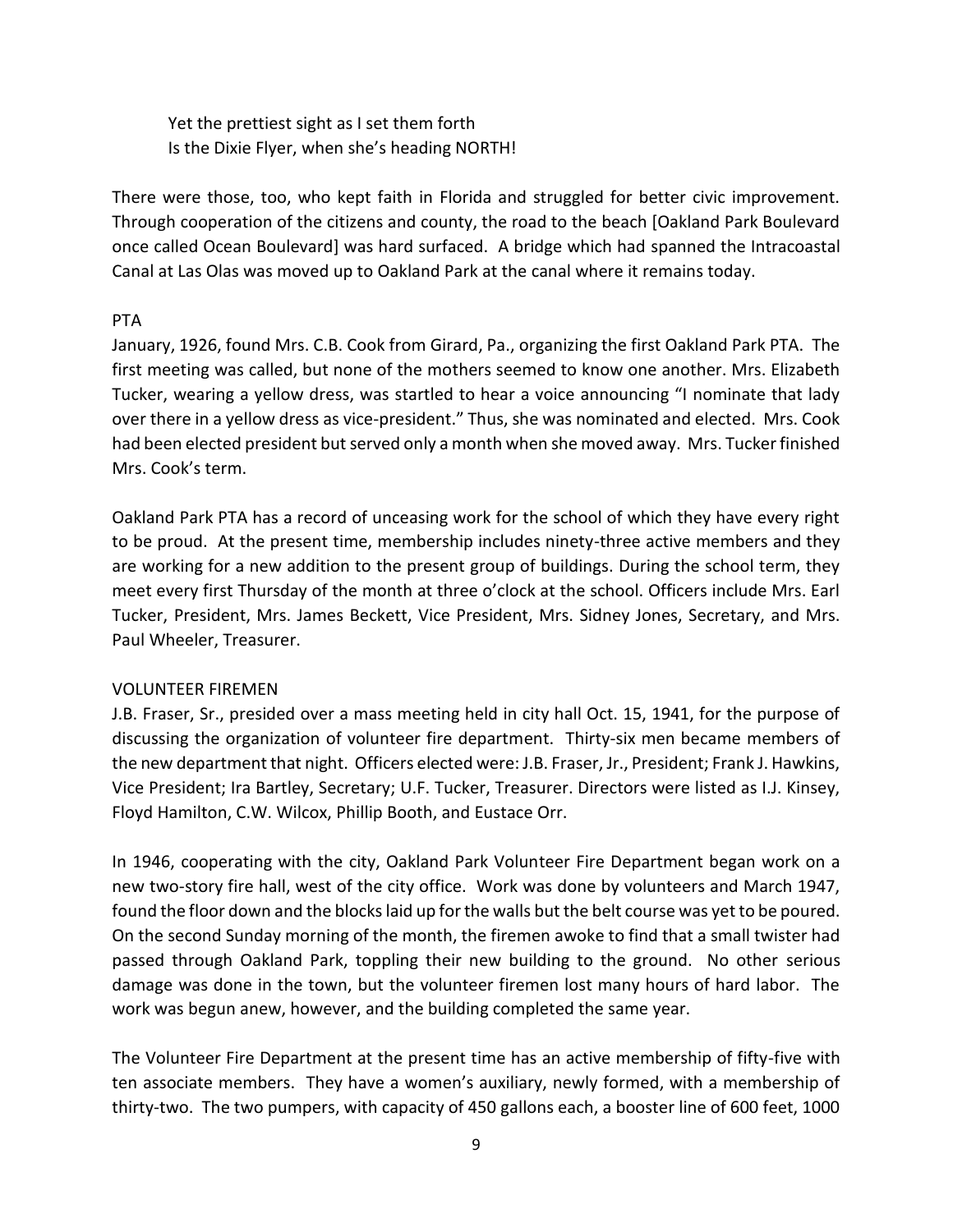feet of 2 1/2in hose, are city owned. A new truck was purchased April 17, 1952. During the past year, the volunteers have from their own funds equipped the two trucks with flashlights, boots, axes, etc., a project on which they spent some \$300. At present, they are redecorating the fire hall.

The Volunteer Fire Department meets the second Thursday of the month at 8PM. There are two monthly fire drills, one being a day and the other a night drill.

The career of the present fire chief, Ed Bailey, began in a most unusual manner. When Edward was a youngster, his father was an active volunteer. One evening, the elder Bailey and Ural Tucker prepared to burn off a large stretch of vacant lots on the west side of town. Grown high with weeds and palmettos, they were tinder dry and the two men agreed they would have to be extremely careful to keep their blaze in hand. They did allow young Edward and two or three friends to ride along on the back of the fire truck, however, Edward was given a box of kitchen matches with the instructions that he might pass them out to the boys to light the fires when the men decided just where they wanted to start them. When the truck reached the west end of the big plot, Mr. Bailey and Mr. Tucker stopped to look the situation over. Unfortunately, Edward misunderstood and thinking it was time to pass out his matches, he handed them to the boys, who scrambled down and started several spot fires. So intent were Firemen Bailey and Tucker on their safety plans, they never looked back to see what had happened. In a few moments, they drove to the opposite end of the plot where Edward again carefully doled out matches and the boys delightedly started new fires. Not until then were the first blazes discovered but from then on the situation grew very tense. An hour and a half later, with the assistance of a good many neighbors, the fire was under control. But young Edward Bailey's popularity as assistant volunteer fireman stood at an all-time low.

Chief Bailey never forgot that incident and it is probably one of the factors interesting him in firefighting today. Needless to say, the attitude of the Volunteer Fire Department towards him has improved vastly since the night of the west side's big brush fire.

Officers of the Volunteer Fire Department are: Ralph Green, President; Hubert Hughes, Vice President; John Rankin, Secretary; Leo Holfelner, Treasurer; Edward Bailey, Chief; Fred Judge, Assistant Chief; Dick Martin, Captain; Layton Mainguy, Lieutenant. Directors are Roy Chadwick, Nick Faillace, Ralph Green, and John Barnhill.

### BOY SCOUTS

Boy Scout Troop 101 is one of the oldest troops in the county, but is not now active. Mr. Herman Swisher was the last scoutmaster. However, there are eighteen active Explorer Scouts with Joe Lee Goodbread, advisor, at the present time.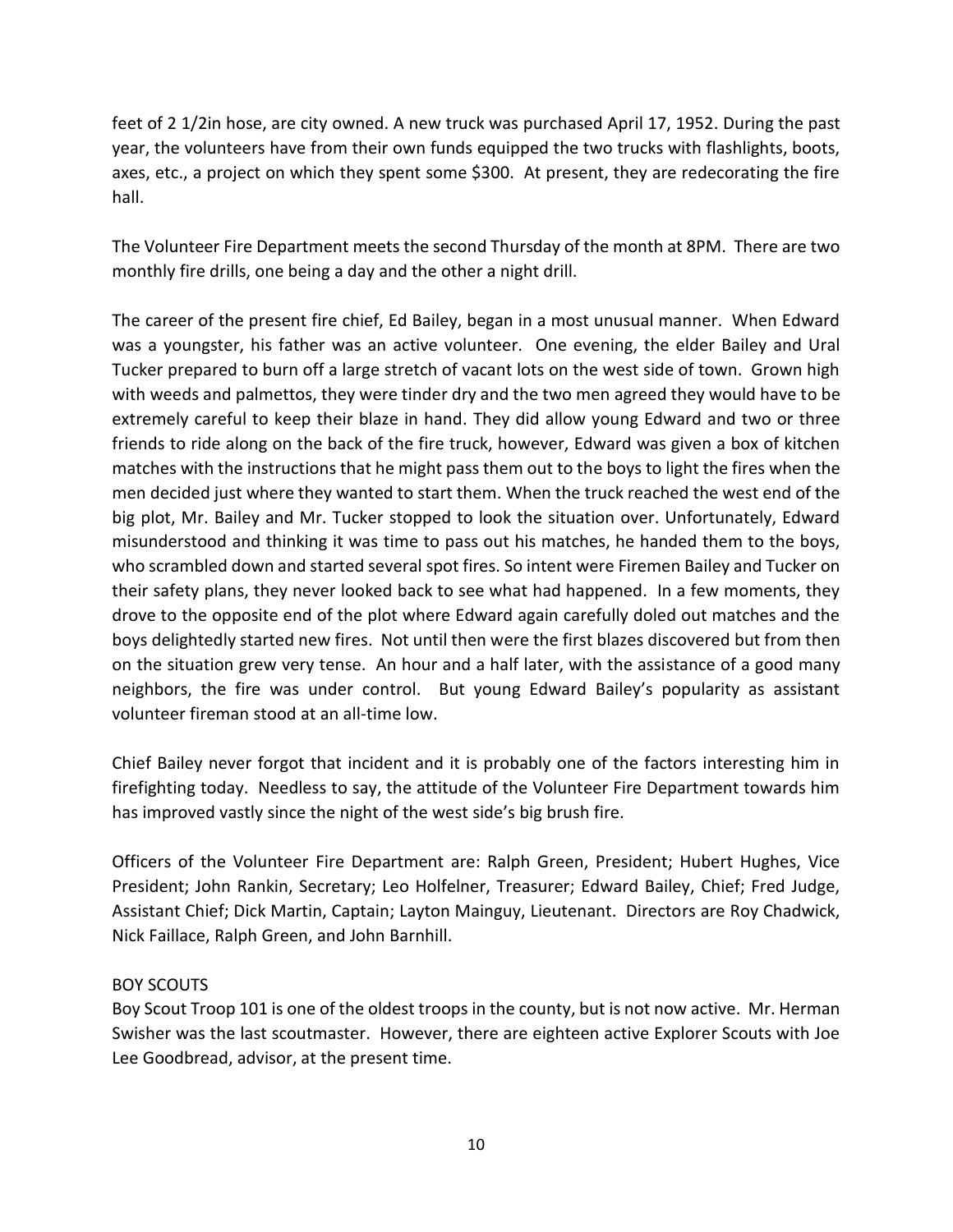Mr. Jack Colquitt is Cub Scout Master at present, assisted by Mr. Bill Karney. Mrs. M. Ken Krassy is treasurer. There are five dens, numbering thirty-five Cub Scouts. Den Mothers are Mrs. Lee Lawson, Mrs. Paul Wheeler, Mrs. Richard Anglin, Mrs. J.W. Colquitt, Mrs. B. E. Roddenberry, Mrs. Sidney Jones, Mrs. Clarence Waterhouse, and Mrs. Richard Humes. Raymond Otis, John Joyner, John and Ronald Colquitt, Ronald Bentley, and Kenneth Long are Den Chiefs.

#### GIRL SCOUTS

At present there are about seventy-five Girl Scouts in three troops, which includes the Brownies. Ephraim Adkins is the Finance Chairman of the Oakland Park Girl Scout Association. Mrs. L. A. T. Petersen is Neighborhood Chairman. Leaders and co-leaders include Mrs. Bill Stevens, Mrs. Brady McGee, Mrs. Nina Green, Mrs. Paul Wimberly, and Mrs. James Ritchie.

#### SHUFFLEBOARD

Oakland Park Shuffleboard Club was organized in January, 1941, with a membership of twentytwo. T.C. Moore was the first president. The clubhouse on Northwest First Street [35<sup>th</sup> Street] and the shuffleboard courts were finished in 1944. Its present membership is eighty-five and its officers include President Harry K. Powell, Vice President W. Earl Smith, Secretary-Treasurer Rose Wisenbuhler [?]. Trustees are Laura Yates, Mr. and Mrs. John Schomer, Lyle E. Tobias, Emil Kaufmann, Martin Echmann, John Savage, Edna Smith, and Charles Heimbach. Each year, a special Christmas dinner is held at the clubhouse and later in the spring, an annual Masonic Dinner.

### WORLD WAR II

During the war years a total of fifty-two names were listed on a wooden plaque in front of the post office. However, due to the confused conditions of those times, there were probably many more Oakland Park people in the armed services and the merchant marine. A partial list follows: John Lloyd

Newton Dominick Clayton LaBar Eustace Orr George E. Smith, Jr. Robert Smith Ernest Joshlyn William L. Holt Vernon Holt Luther Holt Edward Reed Jack J. Johns Bill Harrison Earl Tucker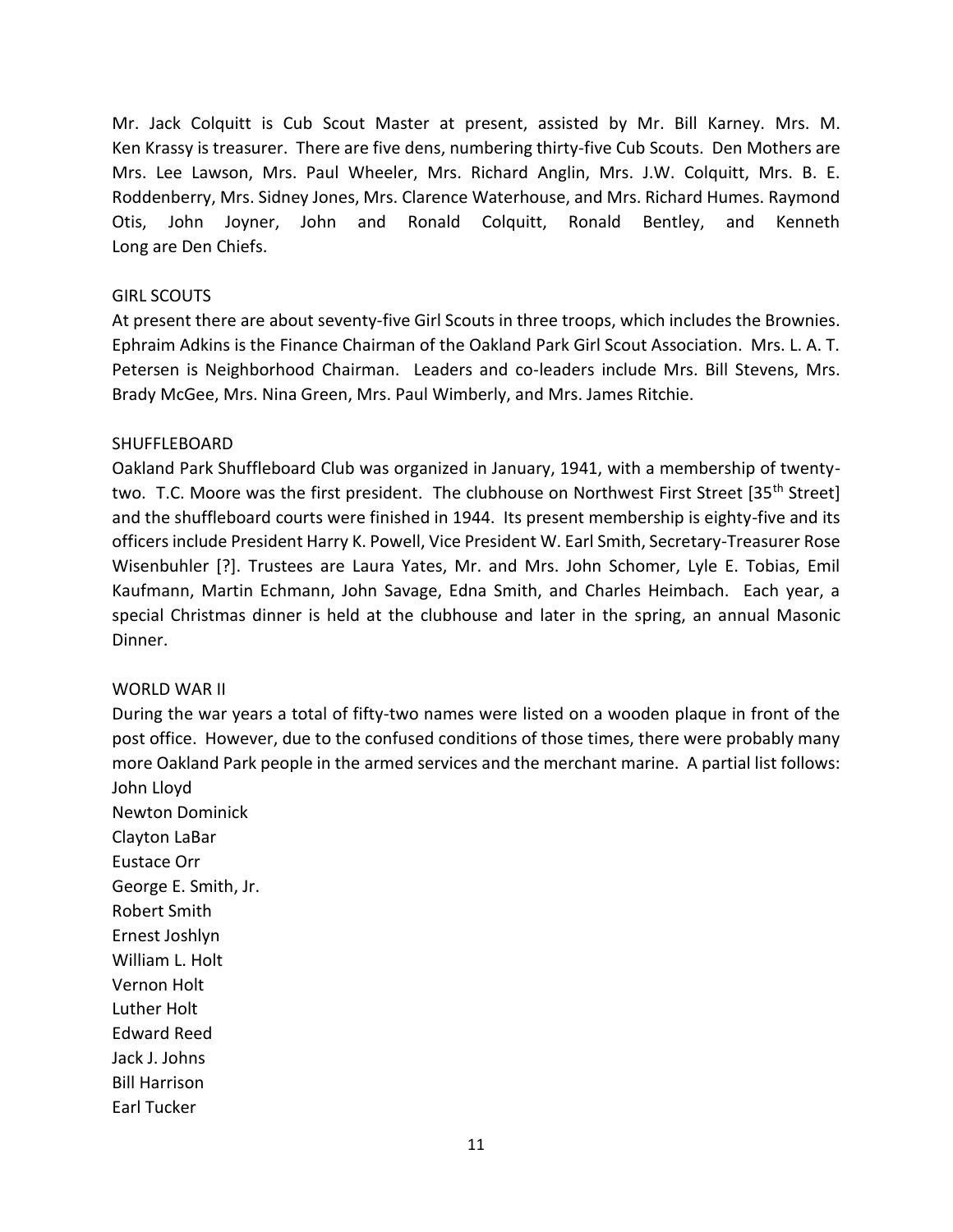Clifford Tucker Allen Bennett Wilton Hollingsworth James Ammons James Harrison Revis Harrison Amos Cutice Elmer Matthews Al Cherry Raymond Cherry Courtland Adkins Larry Harrington Dick Humes Seymour Baumgarten Bill Stevens Sam Mitchell Jack Colquit t Jack Darch Robert Mainguy Jack McLeieer Arlon McCarty Roy Griffin Wallace Griffin Joe Griffin James Strickland Hiram Alderman William Auld Robert Street William Hasenauer Royce Delegal James Delegal Eugene Delegal Gerald Delegal Sandford Delegal Samuel Delegal Clarence Delegal Jack Hawkins Joe Lee Goodbread Worth Goodbread Herbert Wimberly Paul Wimberly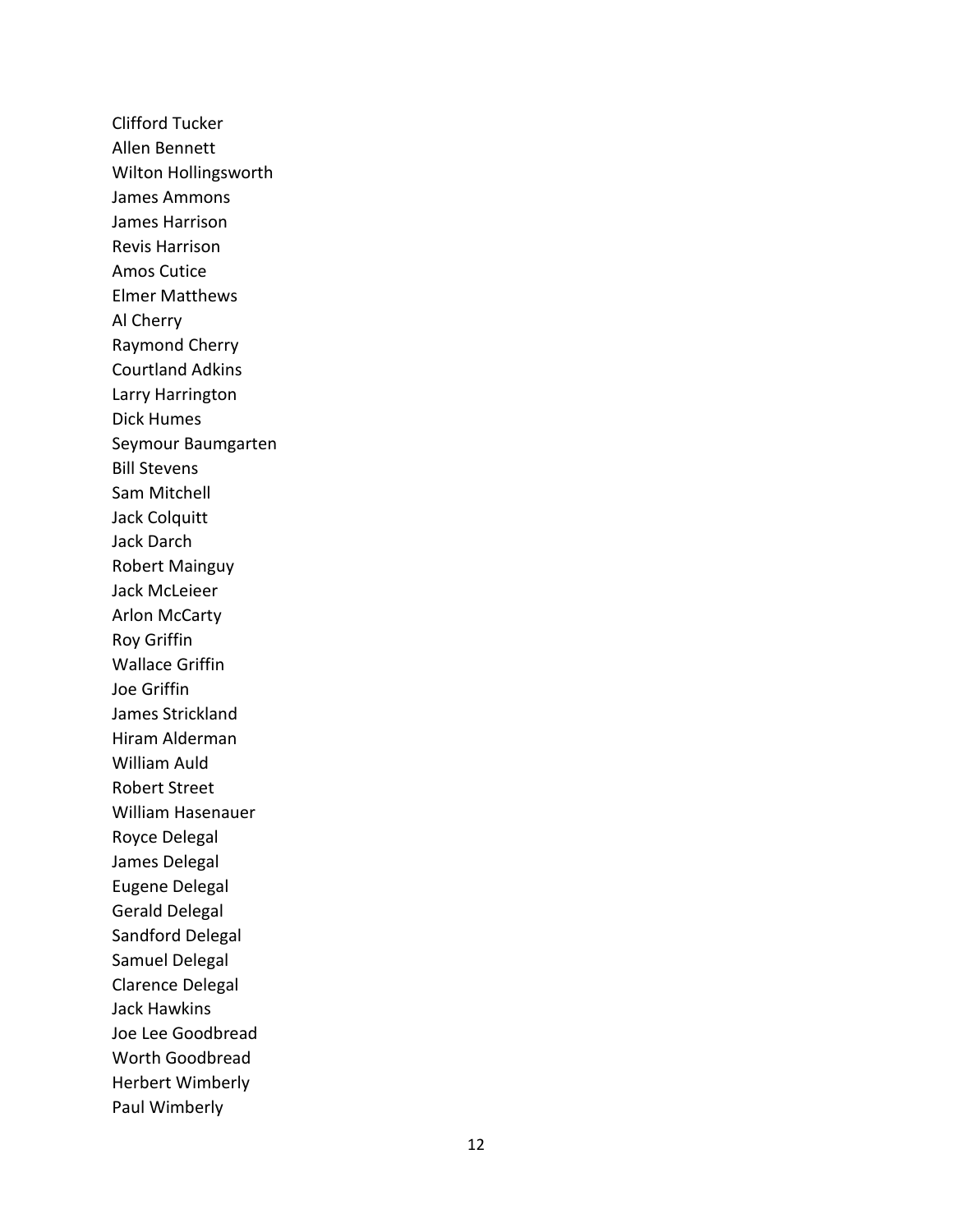Frank Woodworth Cecil Orr Jack Ehrke Marjorie Harrison Mary A. Matthews

Danzil Raymond, son of Mrs. Edna Platnik, was killed in action and David Dominick, Jr., lost his life in the merchant marine.

During the war, two contingents of able bodied men, not in the draft, volunteered their services to the Army Engineers. The first group worked in South America for periods up to seven months. Of this group, the late William LaBar was one. Others were Ralph Green, Walter Andrews, Colin and Giles Orr, and Charles Smith. On military mission under the Army Engineers in the Azores for periods up to one year to eighteen months were George and Clarence Wilcox, Joseph Hillerman, John Phillips, George Smith, Leon "Fritz" Groenboom, Walter Andrews, and Ural Tucker. Ural Tucker died in the Azores on November 8, 1944. A military funeral was held and his remains interred in Belgium. The flag which draped his casket was sent to his widow, Mrs. Elizabeth Tucker. In 1950 she donated the flag to the city for use as a park flag.

### PLANE SPOTTING

An airplane spotter group [Aircraft Warning Service, AWS] was organized early in the war. Walter Andrews was Chief Observer with Mrs. Andrews acting as assistant chief. At first the Andrews and Charles Hunter families assumed full responsibility for manning the observation tower located on NW First Street near the Andrews home. [According to an interview with Joy Jones the spotting tower was the top of the Hunter family's wash house on NE  $35<sup>th</sup>$  Street. According to Frances Parnell Salvatore, who was a spotter, the tower was near NE 36<sup>th</sup> Street and Andrews Avenue.] The tower, unprotected from the weather, was extremely uncomfortable during cold or rainy spells. The telephone was kept under a bucket for protection. As the spotter organization went along with their work, however, better facilities were provided. At the time of Chief Observer Andrews' resignation, Mayor Hawkins took over the spotters group. He divided the town into four sections, appointing a spotter from each section whose duty it was to see that the tower was manned at all times. This method was continued until the end of the emergency.

### LIONS CLUB

On July 1, 1947, the newly organized Lions' Club of Oakland Park received its charter, having a list of twenty-two members. Worth Goodbread, President; L.W. Bradley, Vice President; Thomas Moore, Secretary; Ephraim Adams, Treasurer; Allen Bennett, and Tail Twister Fred McCormack.

The Lions' major project has been the development of City Park, and they have all worked wholeheartedly towards that purpose. With the support of the city and community citizens, they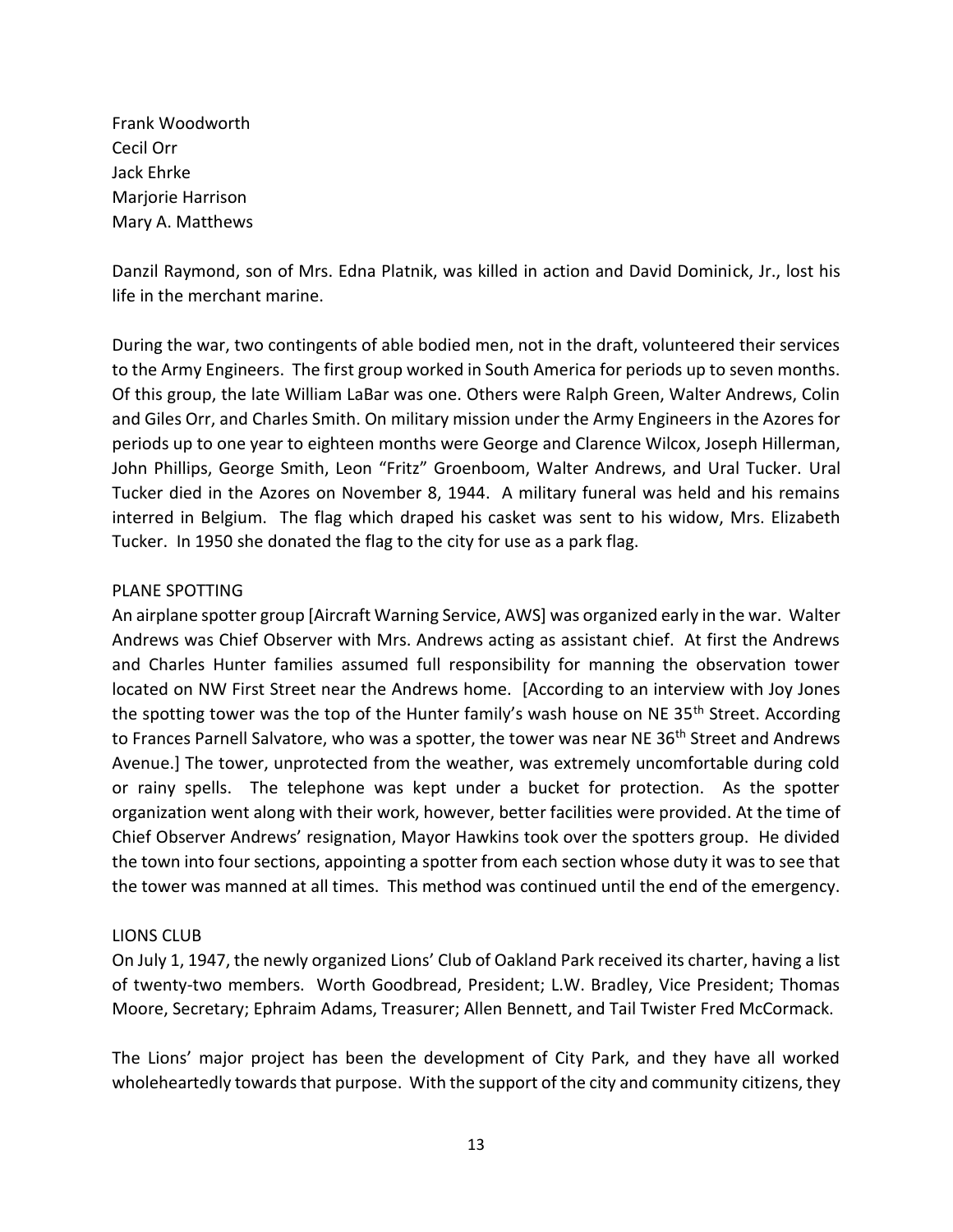built the pavilion refreshment stand and toilets. They laid roads, built and sodded the baseball diamond, and are now working on tennis courts.

Present officers are President Joe Lee Goodbread, Secretary Everett Bates, Treasurer Edward Zier, Tail Twister Russel Daniel, Lion Tamer M. Barnhill. First, second, and third vice presidents are, in that order: Clark Keebler; W.A. Ryan; and Hiram Alderman. Directors include Lennis Cahill, Worth Goodbread, C.P. Cone; Mitchell Ziegler; and H.C. Dew.

### 1947 FLOOD

The summer of 1947 brought constant heavy rains so that by August the whole southern part of the state was experiencing high water. Canals overflowed and the land was so sodden it could absorb no more of the continuing downpours. Lake Okeechobee was unnaturally high.

On September 17, 1947, South Florida was again struck by a severe Atlantic hurricane, packing winds up to 155 miles an hour. Its calm center passed over Fort Lauderdale and Oakland Park, the lull lasting about fifty minutes. While there was a great deal of damage to roofs and some buildings were demolished, there was nothing like the havoc of 1926. However, the weather continued constantly raining until October 12<sup>th</sup>, when a second hurricane passed over Oakland Park from the Gulf. Although it winds were not so heavy, this hurricane brought remarkable displays of thunder and lightning, accompanied by a fifteen inch rainfall. The deluge fell over hundreds of square miles in an area that was already flooded. In the terse words of one newspaper columnist, it was a "rain that would have made even Noah nervous." The resulting flood was the most disastrous in the state's history. Millions of dollars were lost in groves, property, and livestock. At the present time, a huge system of dikes and artificial lakes are being constructed in the glades to prevent a repetition of such a disaster.

### FLORANADA CLUB

Oakland Park suffered its share of carnage during 1947's trying months and it was some time before affairs returned to normal. During this period no new clubs were formed but on June 23, 1945, twelve women met at the home of Mrs. Earle Beebe to form the Floranada Club. Mrs. Frederick Hudlett was its first president; Mrs. William Bartley, secretary and treasurer. Mrs. Bill Stevens was co-hostess on this occasion. The Floranada Club now has thirty-six members and is sponsoring Brownie Scout Troops 65 and 98.

### BAPTIST CHURCH

On August 29, 1951, a prayer meeting was held in the Oakland Park Woman's Club building which was attended by twenty-five persons interested in establishing a branch Baptist Church in the town. Rev. Terry Thorpe conducted the meeting. It was decided to hold Sunday services each week in the Woman's Club. Later Wednesday evening prayer services were begun. Plans for a new church were drawn up and three lots at the corner of Oakland Boulevard [NE 34<sup>th</sup> Court] and NW 3<sup>rd</sup> Avenue [NE 8<sup>th</sup> Avenue] were purchased. The first building of the church program is now